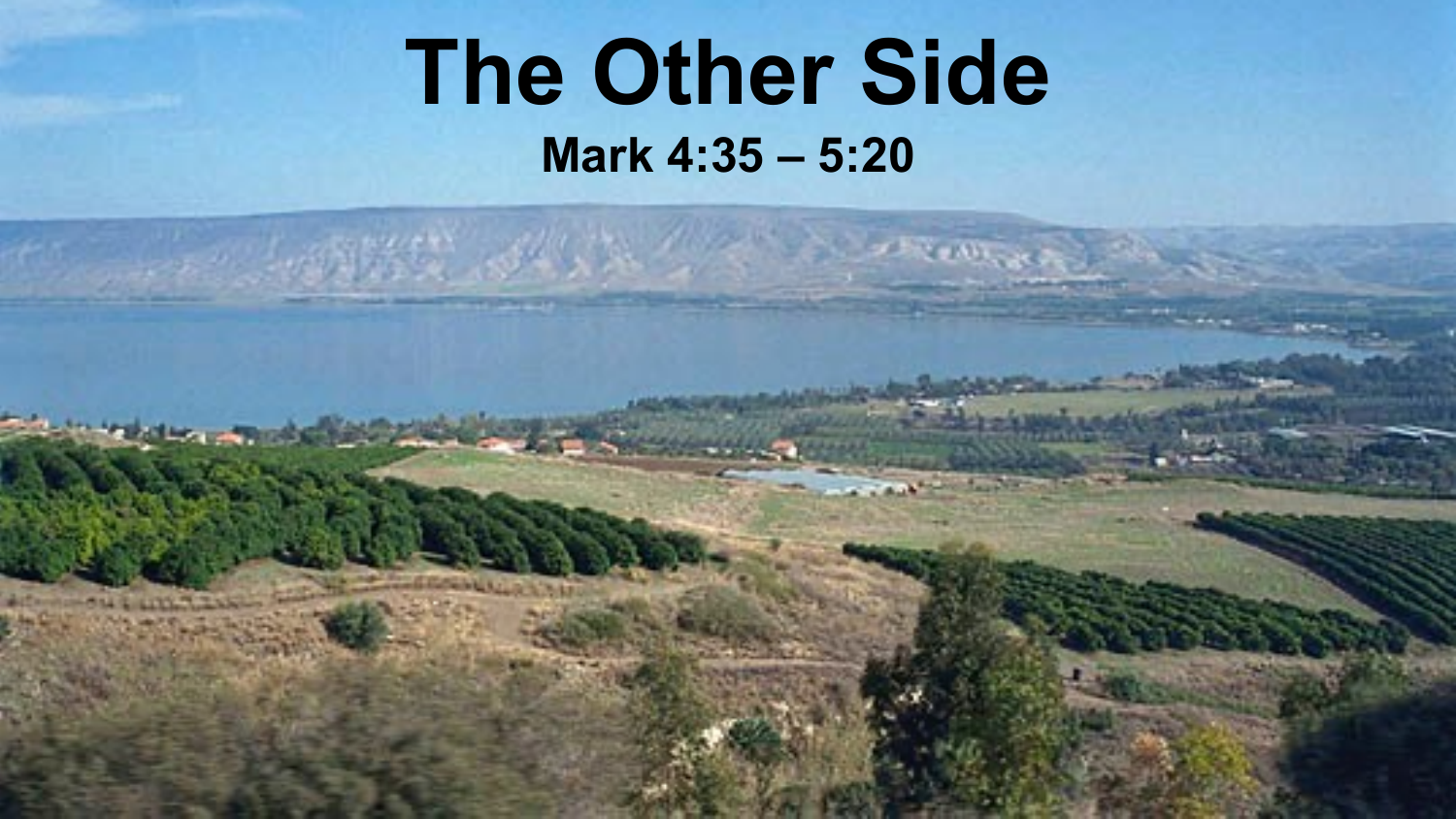#### 1. Is central to Jesus' heart

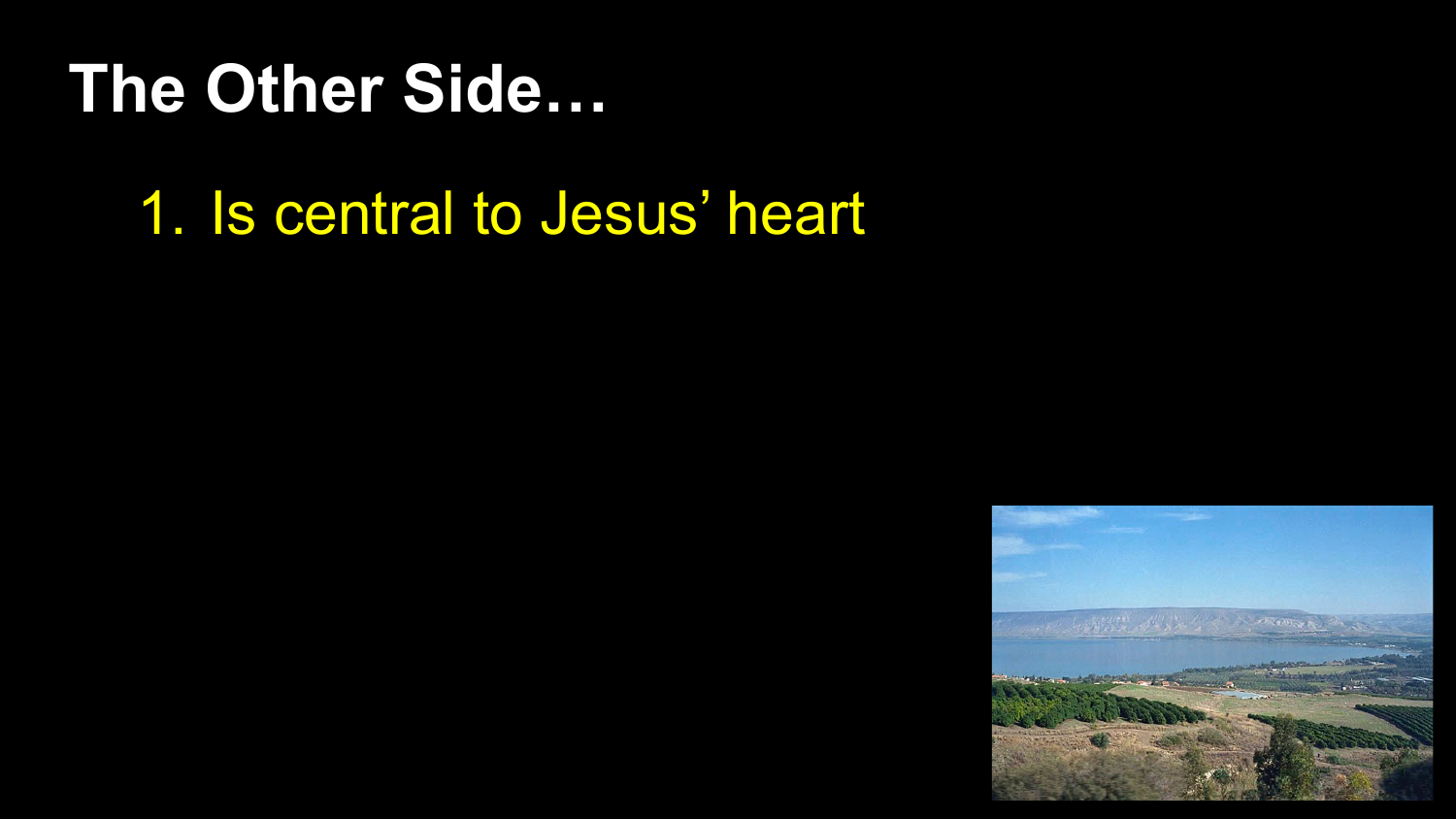

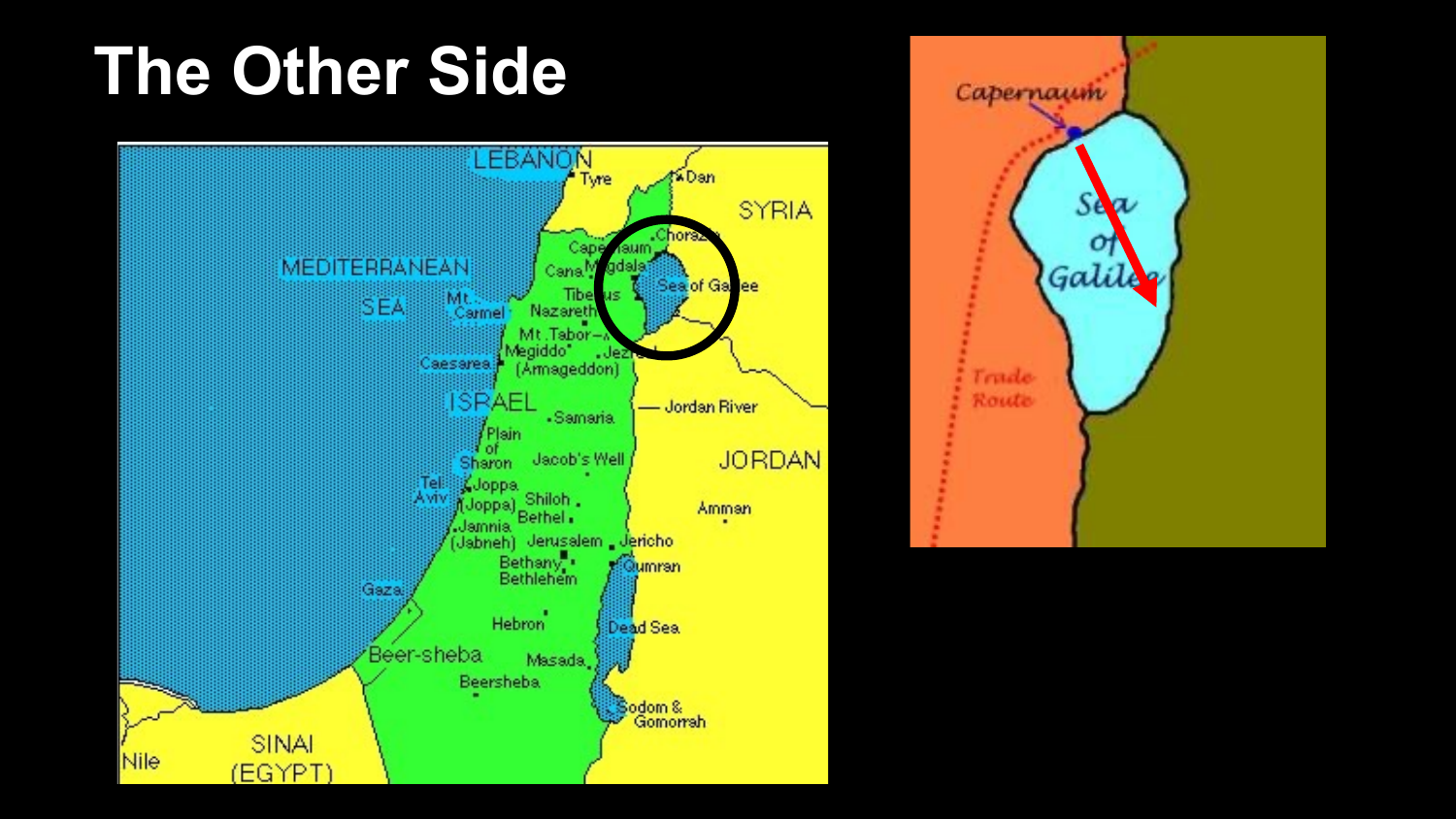

# "Quiet! Be Still."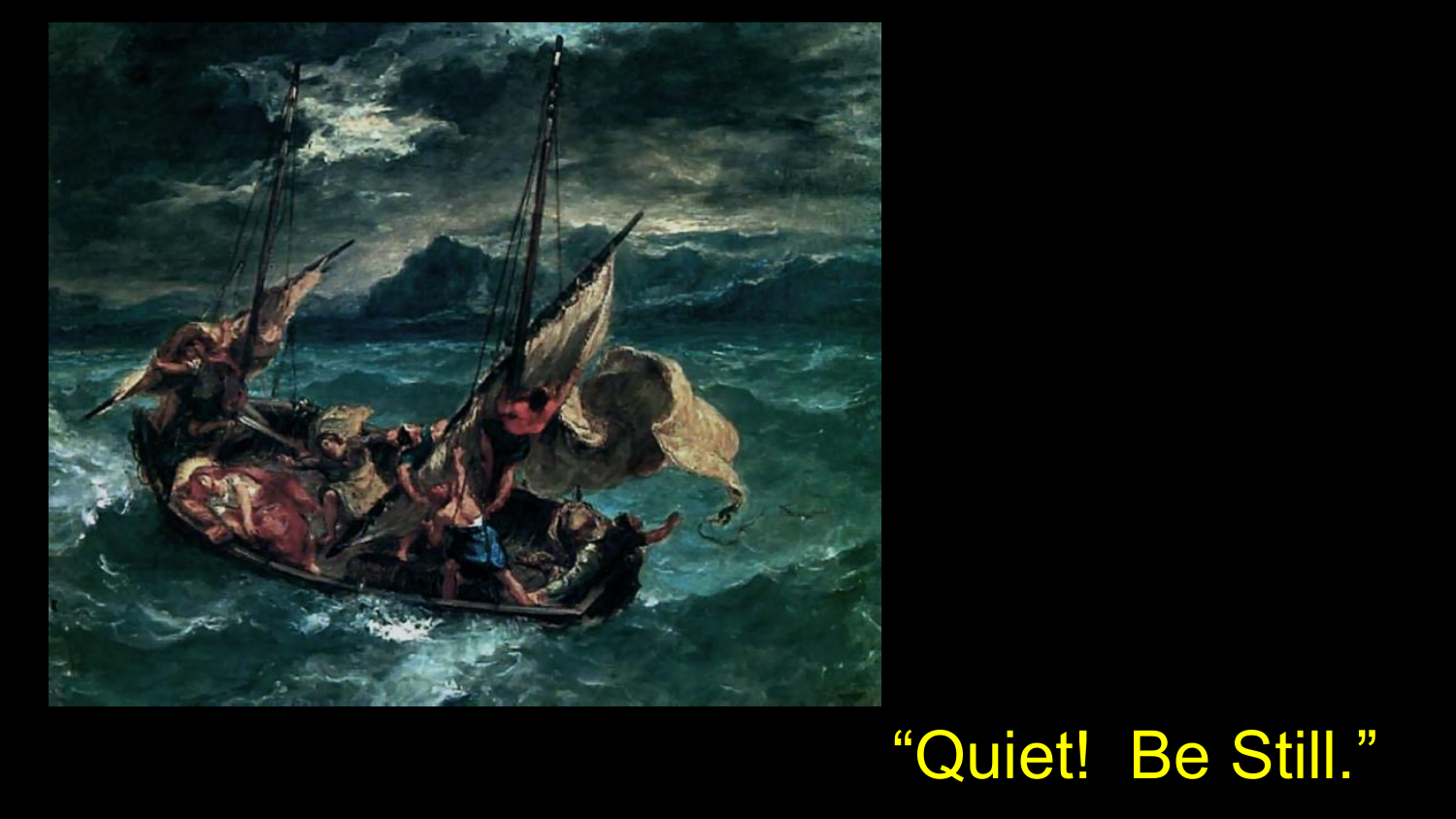## **The Other Side…living the parable**



#### **Parable of "The Lost Sheep" Matthew 18:12-14**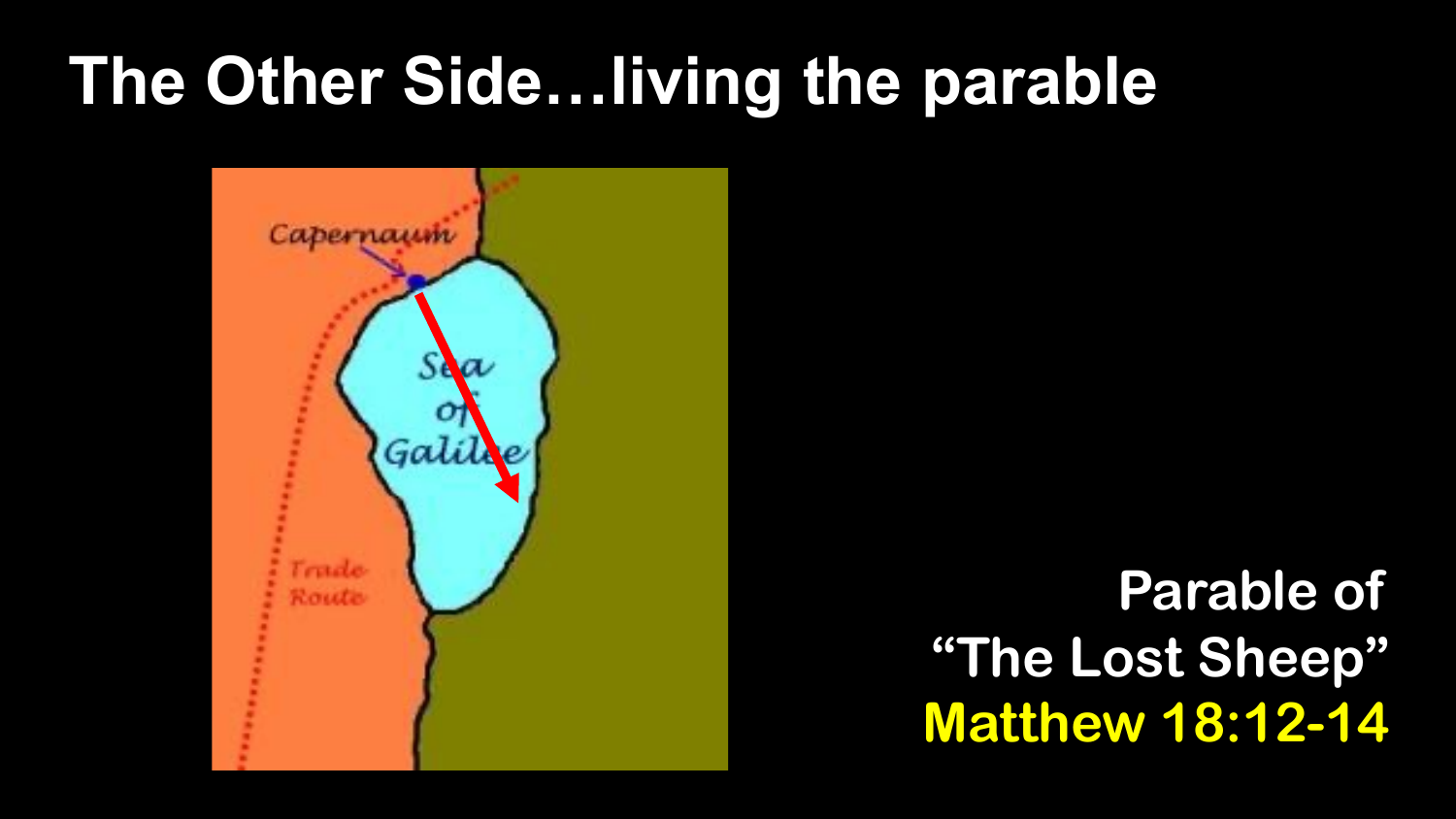1. Is central to Jesus' heart 2. Is the "realm of hopelessness"

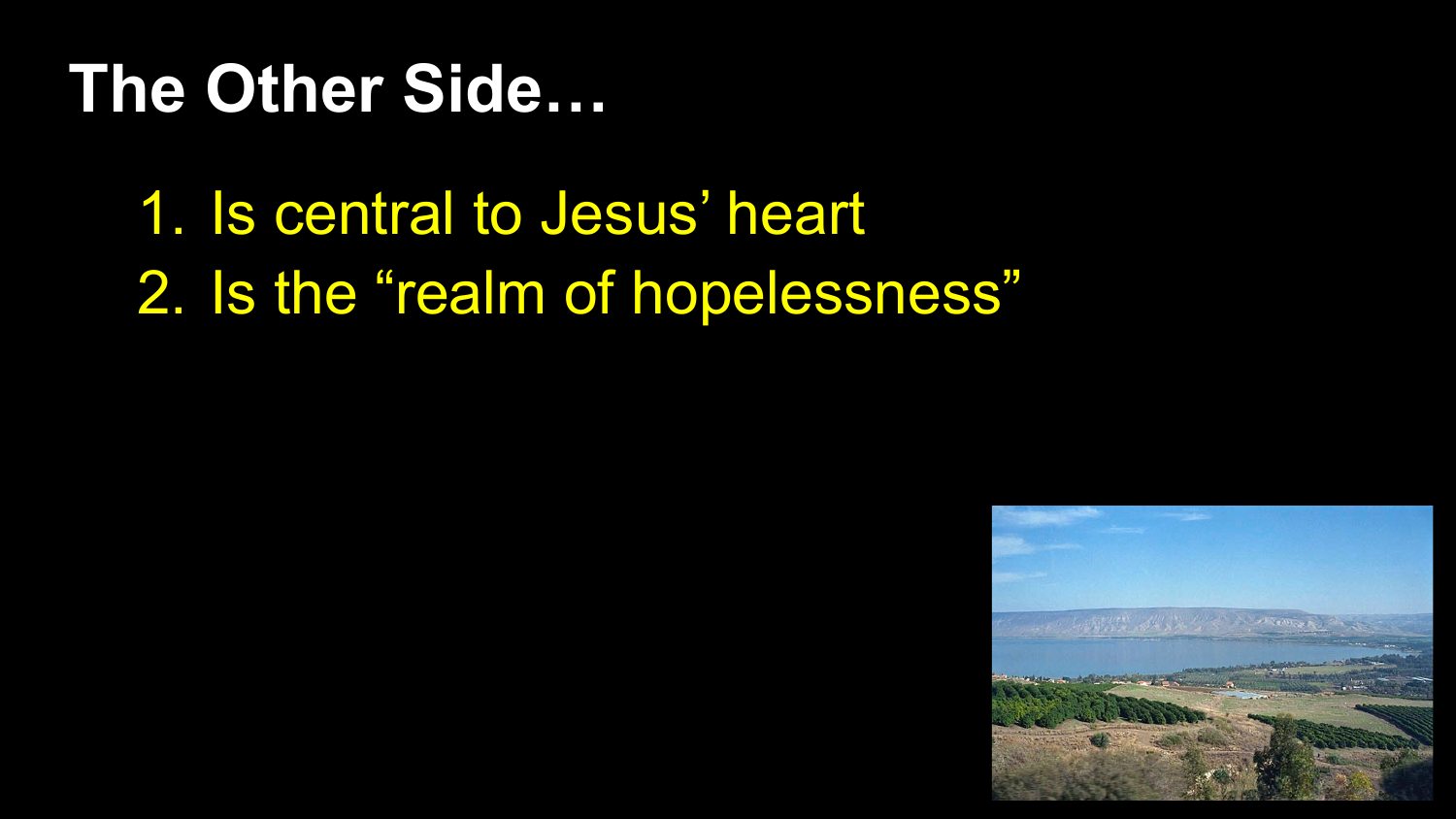## **Tombs on the beach**

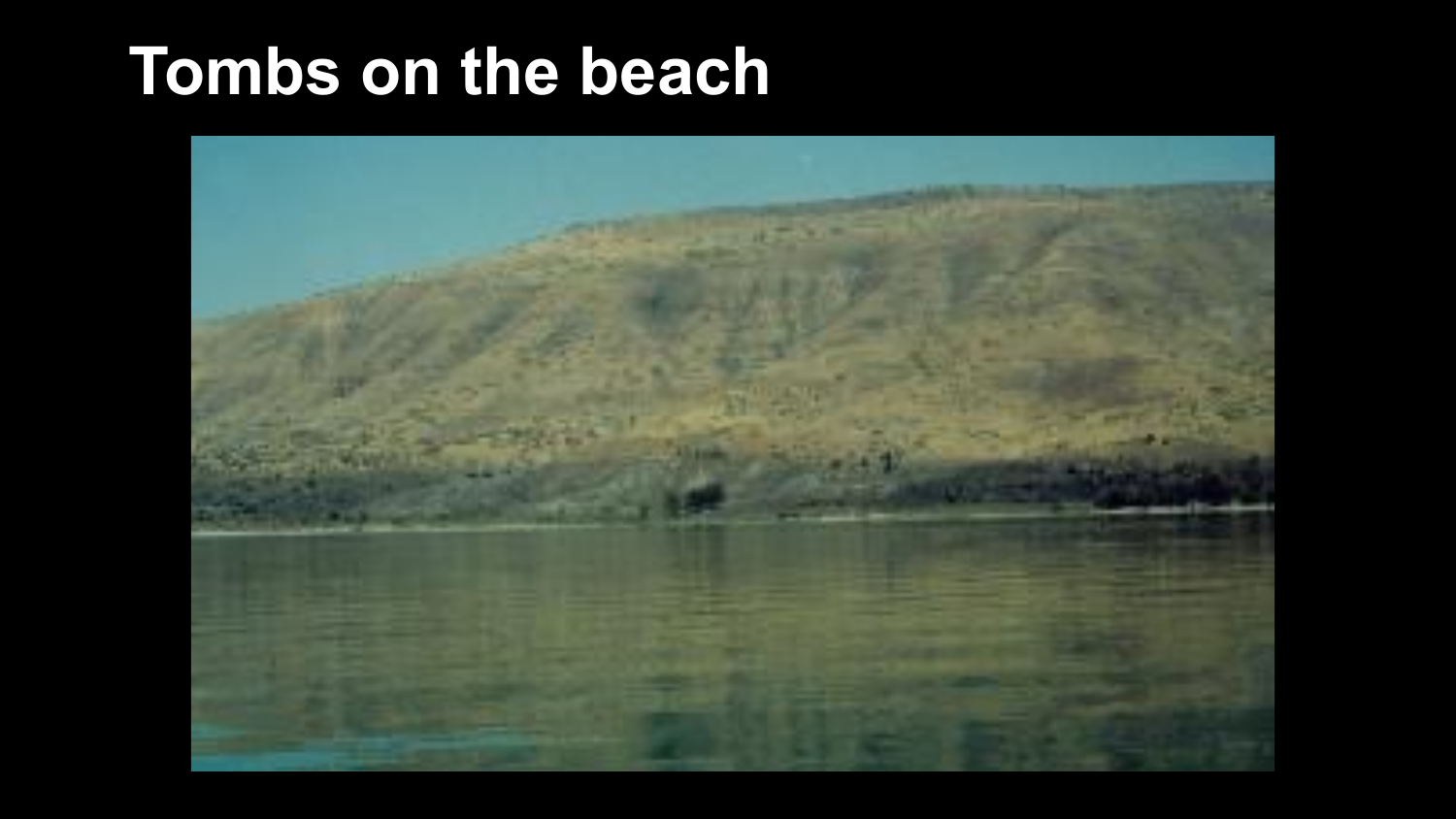"In the lives of Christians, the emphasis of the NT is not on the influence of demons but on the sin that remains in the believers life. Nevertheless, we should recognize that sinning does give a foothold for some kind of demonic influence in our lives. Thus Paul could say, Be angry but do not sin; do not let the sun go down on your anger, and give no opportunity to the devil (Eph 4:26). If we have areas of continuing sin in our lives, then there are weaknesses and holes in our 'breastplate of righteousness', and these are areas in which we are vulnerable."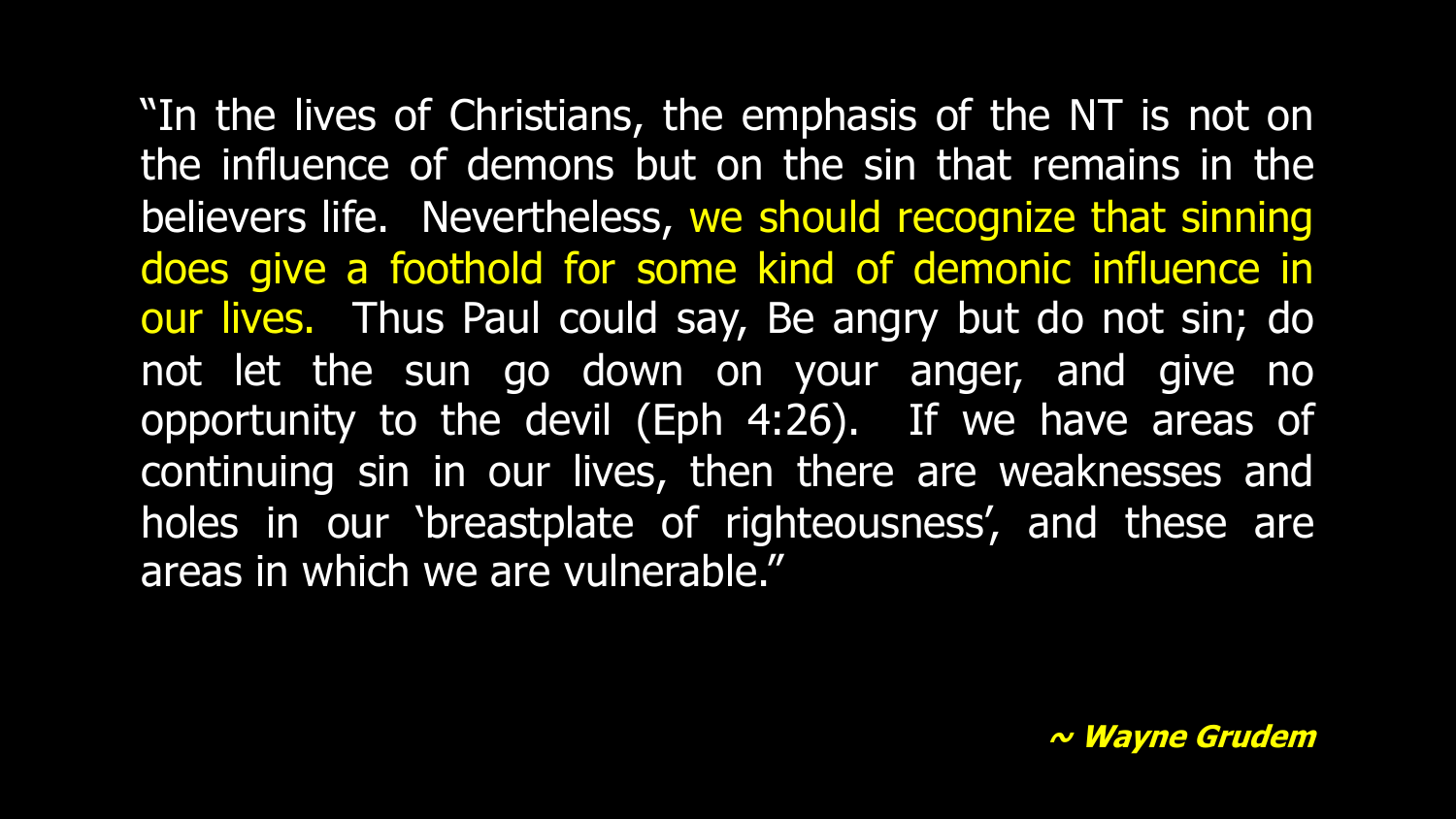#### **The Other Side ~ Hopelessness**



#### What is the other side for you?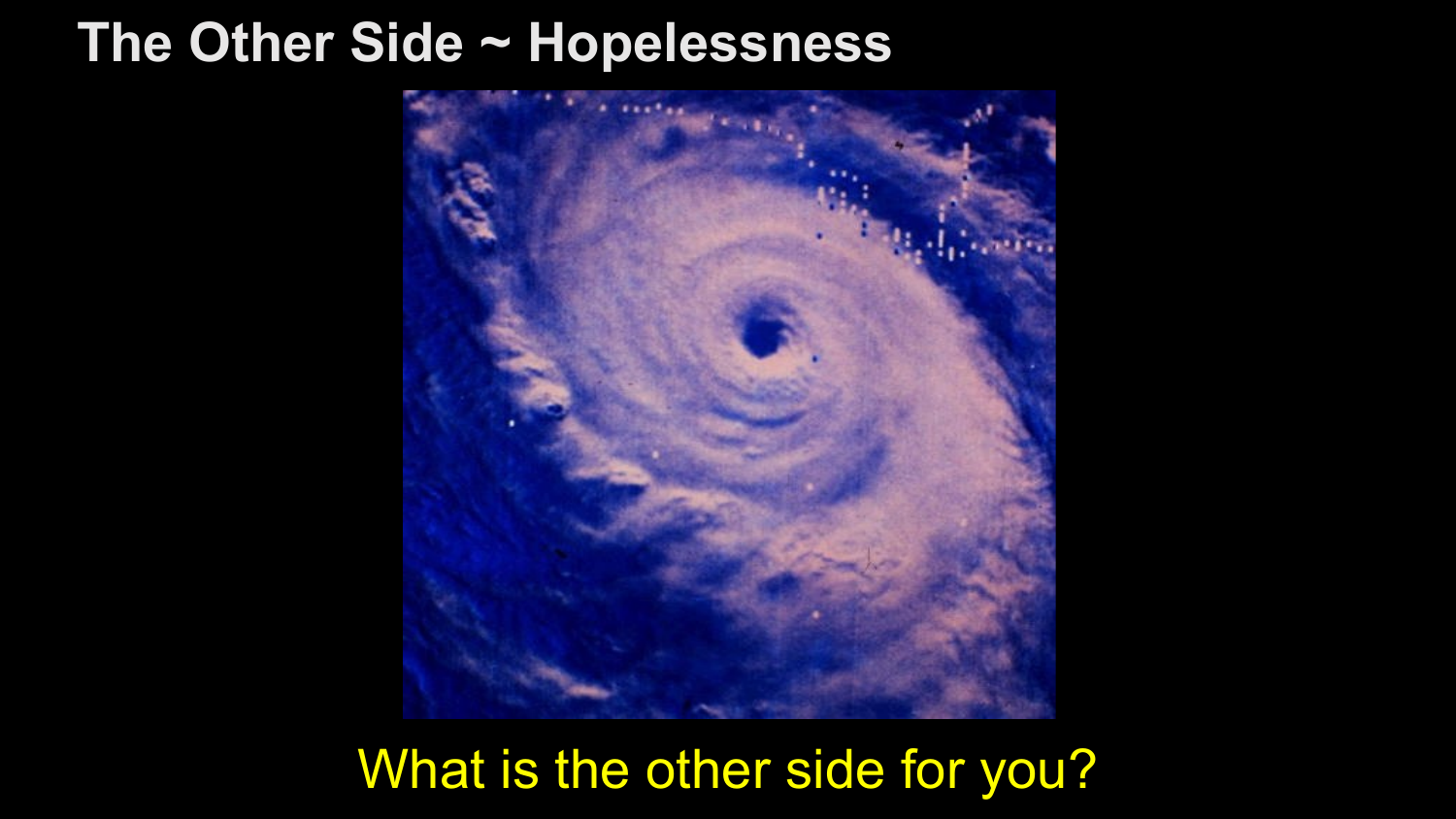- 1. Is central to Jesus' heart
- 2. Is the "realm of hopelessness"
- 3. Reveals the Power and Majesty of Jesus

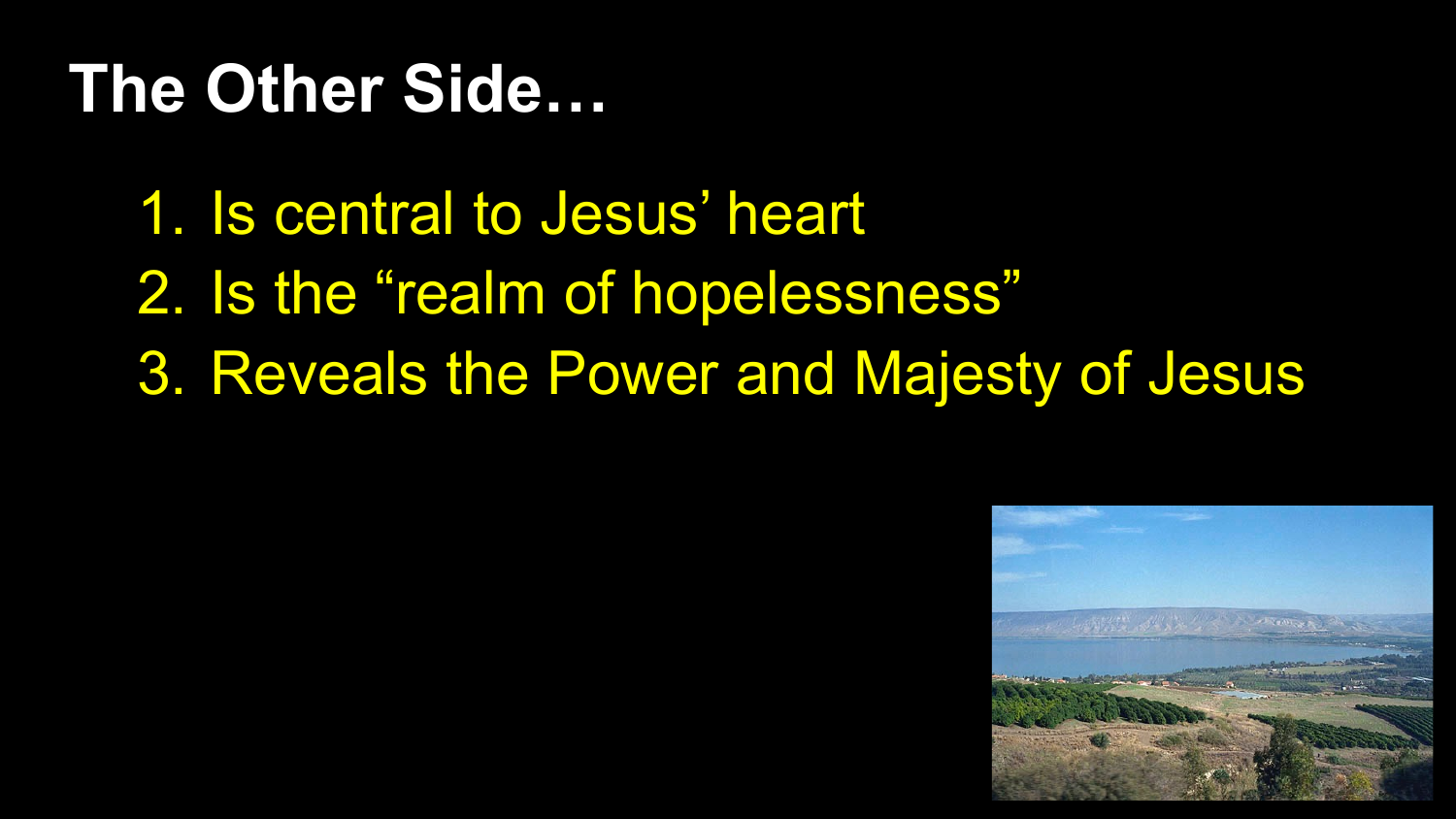- 1. Is central to Jesus' heart
- 2. Is the "realm of hopelessness"
- 3. Reveals the Power and Majesty of Jesus
- 4. Will respond…one way or the other